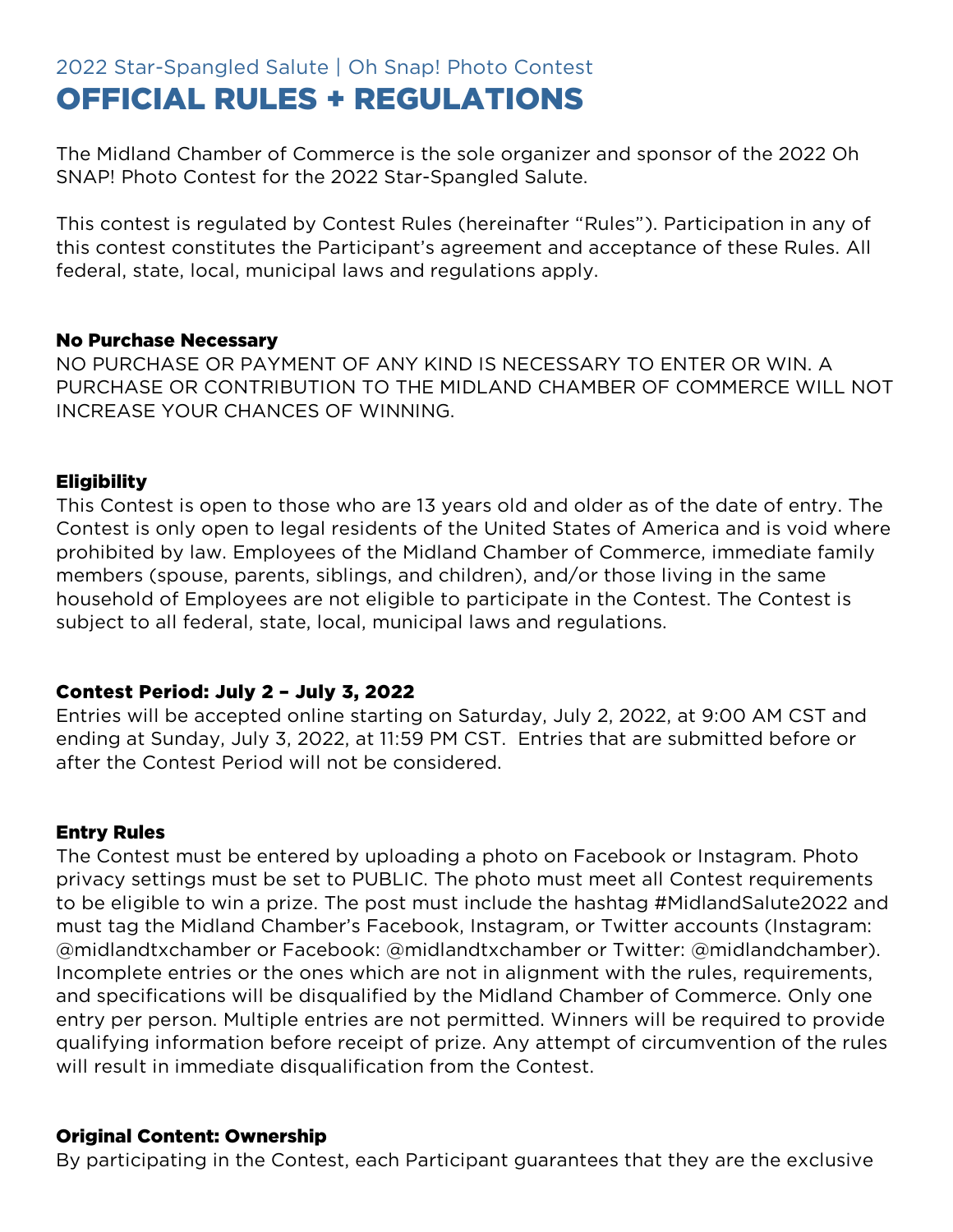owner of the copyright and all other proprietary rights in any and all materials and content submitted by the Participant to enter the Contest. Any unauthorized samples or performances of another artist's material could be subject to fines, royalty fees, and/or legal action for which the Participant agrees to indemnify, defend and hold the Midland Chamber of Commerce harmless. The Midland Chamber of Commerce may use any photo on-demand on the Midland Chamber's or its affiliates' websites, social media, and/or any other brand materials.

## Rights Granted by Contest Participants

By entering this Contest and submitting your photo, the Participant understands and agrees that the Midland Chamber of Commerce and/or anyone acting on behalf of the Midland Chamber has the right, where permitted by law, to use the content and personal information for any promotional purposes without limitation and without any further compensation, notice, review, or consent.

## Disclaimer of Responsibility

The Midland Chamber of Commerce is not responsible for problems with Contest entries, including but not limited to, entries which are lost, late, misdirected, damaged, incomplete, illegible, or cannot be completed due to electronic or technical difficulties, even if the problem is the result of the sole or partial negligence of the Midland Chamber of Commerce.

#### Prizes

Winners of the Contest (hereinafter "Winner" or "Winners") will receive a gift certificate. One (1) grand prize winner will receive a \$50 gift certificate. Four (4) runner-ups will each receive a \$25 gift certificate. Winners can choose their gift certificate to be awarded to ANY Midland Chamber Member Business. [Visit the Chamber's Member](http://bit.ly/302xuBp)  **[Business Directory to view members.](http://bit.ly/302xuBp)** The prize cannot be redeemed for cash or substituted for another prize. Prize-related expenses including all federal, state, and local taxes represent the sole financial responsibility of the Winner. The prize is given with no written, express, or implied warranty. Any prize not claimed within thirty (30) days will be forfeited by the winner and remain the property of the Midland Chamber of Commerce. Acceptance of the prize gives the Midland Chamber of Commerce permission to use the Winner's personal details and photo for advertising purposes without further compensation unless it is prohibited by law.

#### Winner Selection and Notification

Winners will be selected by the Midland Chamber of Commerce. Winner will be informed about the prize by a direct message on the social channel of their uploaded photo within 7 days following the contest close date. The Midland Chamber of Commerce is not responsible if the Winner fails to receive the notice about the prize due to any security settings or provision of incorrect contact information. If the Winner fails to respond within the required time period, the prize may be forfeited and an alternate Winner may be selected by the Midland Chamber. If the Winner is considered a minor in their place of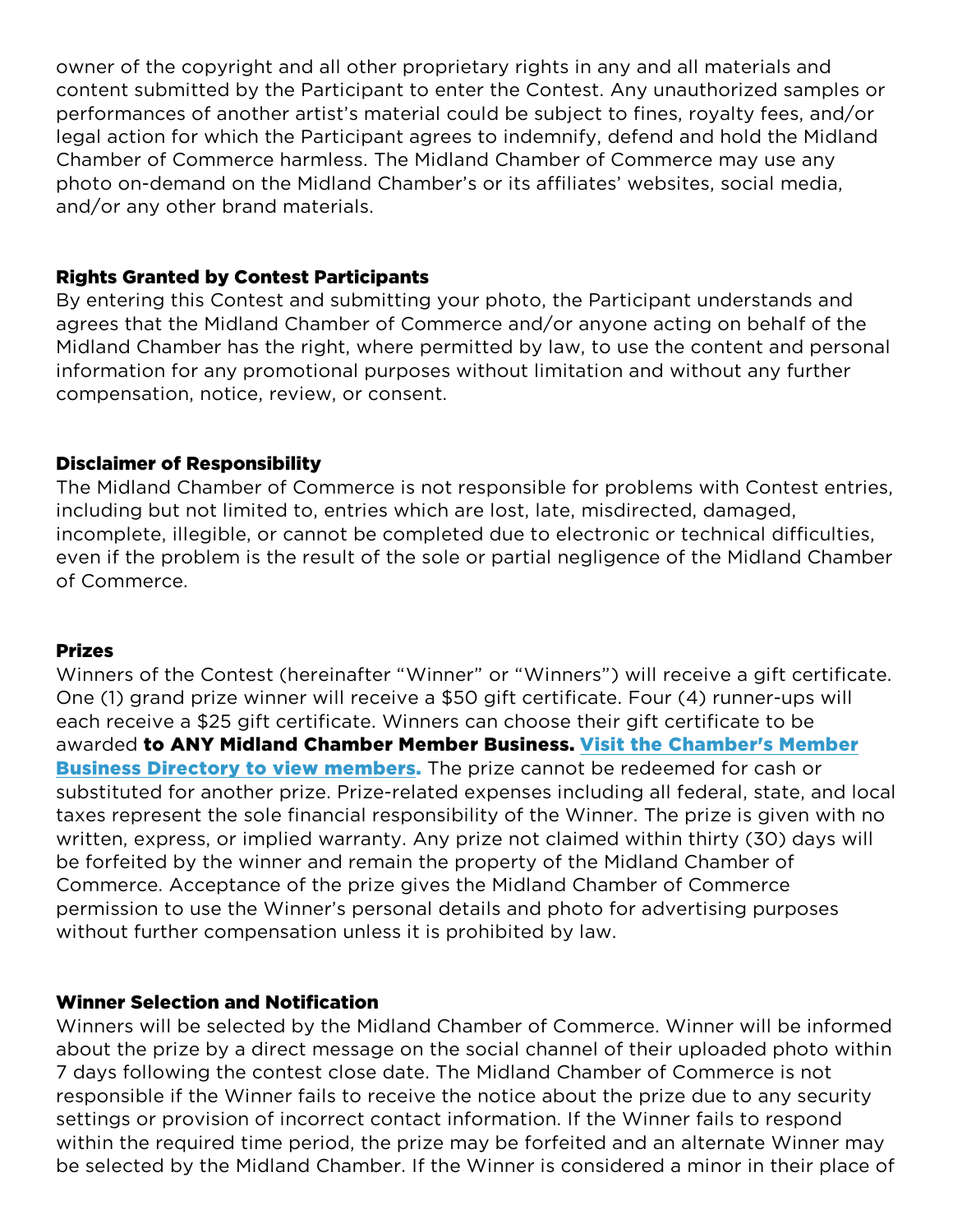residence, the Midland Chamber of Commerce reserves the right to place the prize in the name of the Winner's parent or legal guardian who will be requested to sign the Declaration of Claim on the Winner's behalf. Acceptance of the prize given in this Contest is in accordance with any and all federal, state, and local laws and regulations. If the Winner is disqualified for any reason, the Midland Chamber of Commerce is not obliged to provide an alternate prize or extend the Contest Period in any way, and all privileges as Winner will be terminated immediately. Participants who provide false, fraudulent or deceptive entries or who engage in false, fraudulent or deceptive acts in connection with the Contest will be disqualified and subject to criminal prosecution.

## How to Claim a Prize

The Winner can choose to have their prize mailed, or to pick up their prize at the Midland Chamber of Commerce's office located at 303 West Wall Street, Suite 200, Midland, TX 79701. The prize may be picked up any time between the hours of 9:00 AM – 4:00 PM [CST] Monday-Thursday, excluding holidays *(hours subject to change without notice).* If the prize is mailed to the Winner, they assume the risk of the prize's safe arrival. Winners are required to provide (1) a valid government-issued photo identification depicting the proof of age and (2) a valid taxpayer identification number or social security number. The social security number will be used for tax-reporting purposes. The Midland Chamber of Commerce reserves the right to deny awarding the prize if the winner fails to provide a satisfactory identification.

# Terms & General Conditions

The Midland Chamber of Commerce reserves the right to cancel, terminate, modify or suspend the Contest should virus, bug, non-authorized human intervention, fraud, or any other cause affect the administration, security, fairness, or proper conduct of the Contest. If such case occurs, the Midland Chamber of Commerce may select the Winner from all eligible entries. Any attempt by an entrant to deliberately damage the Winner selection process and the legitimate operation of the Contest may be a violation of criminal and civil laws.

#### Limitation of Liability

By entering the Contest, You agree to release and hold harmless the Midland Chamber of Commerce and its subsidiaries, affiliates, advertising and promotion agencies, partners, representatives, agents, successors, assigns, employees, officers, and directors from any liability, illness, injury, death, loss, litigation, claim, or damage that may occur, directly or indirectly, whether caused by negligence or not, from: (i) such entrant's participation in the Contest and/or his/her acceptance, possession, use, or misuse of any prize or any portion thereof; (ii) technical failures of any kind, including but not limited to the malfunction of any computer, cable, network, hardware, software, or other mechanical equipment; (iii) the unavailability or inaccessibility of any transmissions, telephone, or Internet service; (iv) unauthorized human intervention in any part of the entry process or the Contest; (v) electronic or human error in the administration of the Contest or the processing of entries.